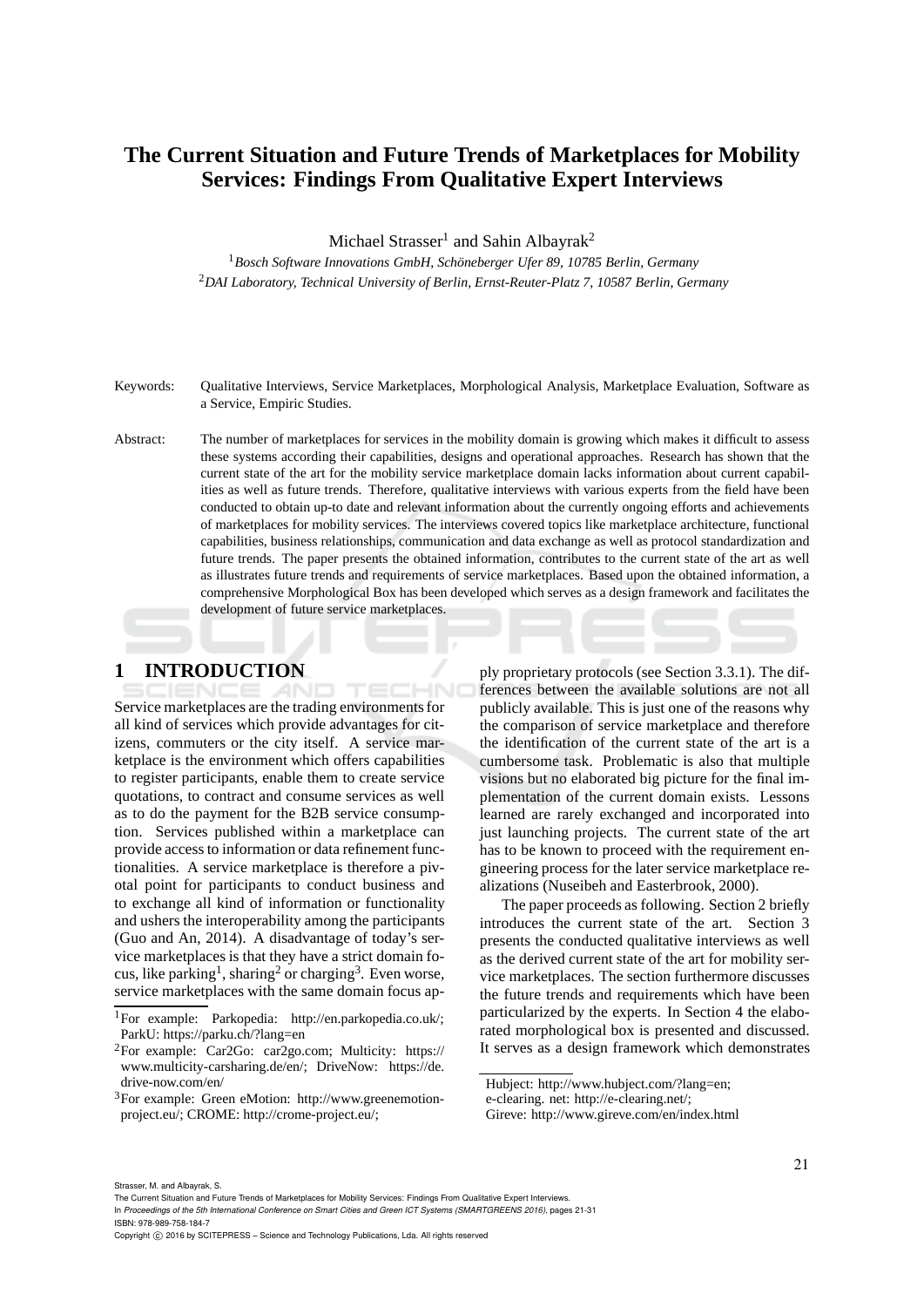possible solutions and outlines relationships as well as potential contradictions among service marketplaces' characteristics and properties. The paper ends with a summary in Section 5 and an outlook on future work in Section 6.

## **2 CURRENT STATE OF THE ART**

Service marketplaces are environments where service operators (for example infrastructure operators for charging, parking or sharing capabilities) and respective service consumers can conduct business to business (B2B) service trades (Grieger, 2003; Albrecht et al., 2005; Renna, 2010). At the present date, various mobility service marketplaces are available but detailed information about their design, capabilities and implementation are rare and not easy to obtain. Due to competition aspects, commercial solutions do not provide detailed insights into their operation and design at all. Research projects on the other hand provide a lot of information but it is difficult to differentiate between i) what they intend to achieve, ii) what they tried to achieve and iii) what they really have achieved and how. Research solutions like CROME (CROME, 2011) and Green eMotion (Green-eMotion, 2011) disappear soon after the project comes to an end, thus they are unlikely to attract the attention of business participants. Getting detailed information about the solutions without personal contact is nearly impossible. No matter what business orientation a marketplace follows, the lack of information makes their comparison a difficult and time consuming task. However, information is needed by participants to decide whether a service marketplace satisfies their requirements or not. Thus prospective participants have to conduct substantial research to get an overview of available service marketplaces and their capabilities. Missing standardization in the connected mobility domain (Rossbach et al., 2013) regarding protocol and service description as well as inconsistent wording and types (Martens et al., 2011) makes the assessment and comparison process a complicated task.

## **3 EXPERT INTERVIEWS**

#### **3.1 Outline**

The work rests upon an empiric research as well as systemic literature review. The expert interview as accepted research method is conducted and the qualitative approach chosen over the quantitative. This

is because the field of interest is infant and still a niche, thus acknowledged statistics, numbers and other quantitative information are limited. The goals of the interviews were i) to obtain detailed and contemporary information, ii) to elaborate a comprehensive knowledge base, iii) to analyze the differences and similarities of the marketplaces in respect to the design, capabilities, approaches and implementations, iv) to deduce advantages and disadvantages of the current solutions as well as v) to elaborate an overview of requirements and potential solution approaches which actively facilitates marketplace realizations in the future.

The interviews have been undertaken during July and August 2015. The interviewed experts who volunteered to participate in the interview are shown in Table 1. The interviewees have been chosen based on their experience. They have gained deep knowledge due to their contribution in various national and international service provisioning projects. These projects are all tightly related to service marketplaces, mobility services, service provisioning and fragmented service systems. The set of interviewees is international and their projects' are either commercial, research or a mix of both. This diversity ensures a broad overview of efforts, achievements and ongoing work which is put into service marketplaces for mobility services.

### **3.2 Proceeding and Approach**

The questions which were asked have been sent to the interviewees in advance for preparation issues. The questions were used as a guideline throughout the open discussion and were asked when they fitted or when the discussion came to a stop. In addition, further supporting questions were asked when applicable. The open discussion allowed to gain a deep insight into the experts experience. It is believed that this approach is more efficient and obtain more and detailed information compared to a pure answerresponse approach. The experts shared information about their achievements and visions as well as obstacles and problems they have experienced in the relevant projects. The list below briefly summarizes the major topics which have been discussed with the interviewees to obtain a comprehensive and, even more important, an up-to-date insight into currently ongoing research and commercial projects. The order of the listed topics does not reflect the topics priority or importance.

- Architecture for interconnectivity
- Protocol and template standardization
- Contracting approaches
- Service and domain diversity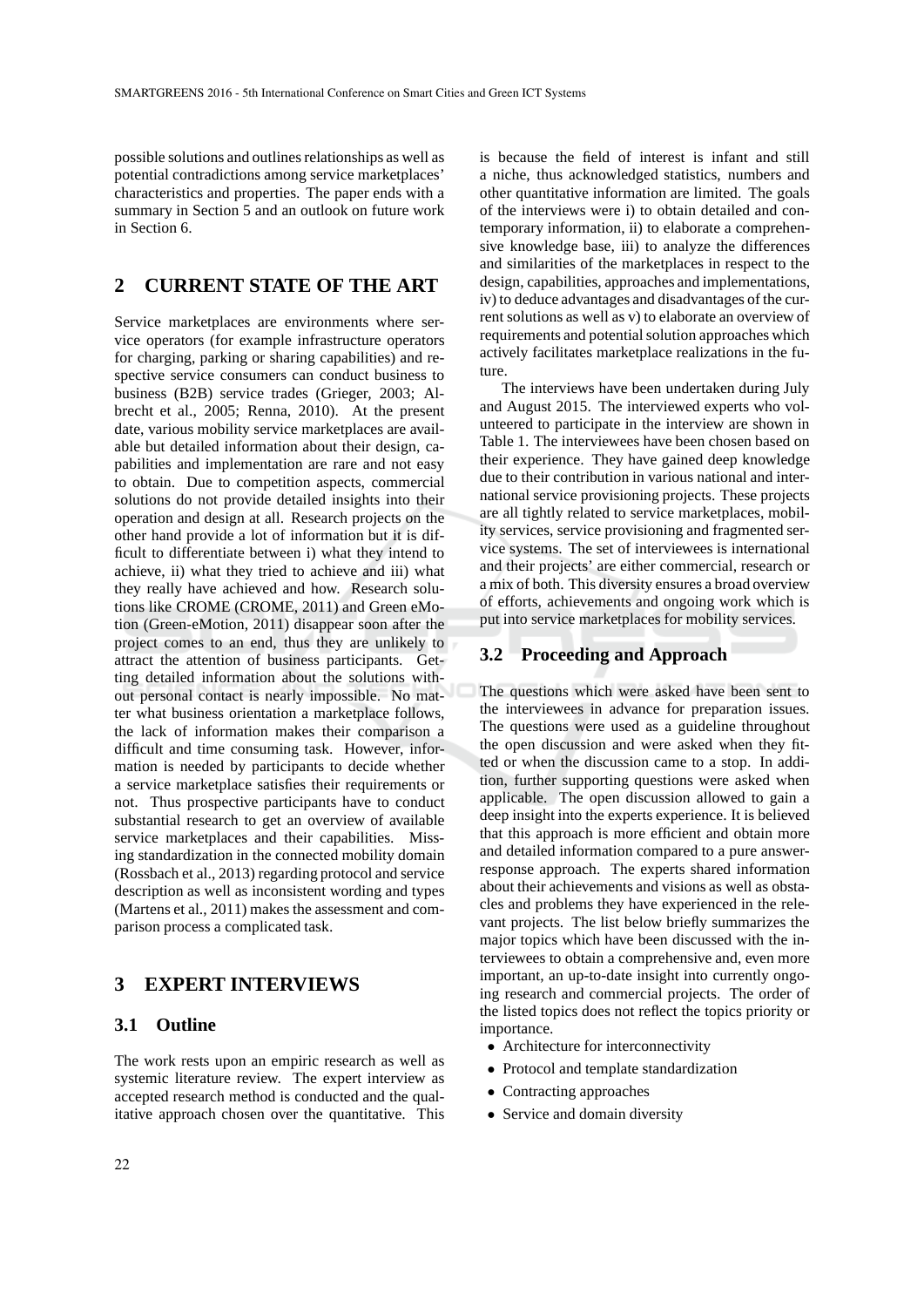| <b>Sector</b> | <b>Sector Roles</b>    | Actors                                                 | <b>Interviewees</b>       |  |
|---------------|------------------------|--------------------------------------------------------|---------------------------|--|
| Economy       | e-Mobility Startup     | Gireve                                                 | Rives, Jean-Marc          |  |
|               | Smartlab               |                                                        | Hinrichs, Hauke           |  |
|               |                        |                                                        | Schilling, Simon          |  |
|               | Conglomerate           | Dr. Koberg, Hendrik                                    |                           |  |
|               | Consulting             | Bridging-IT                                            | Schuhmann, Detlef         |  |
|               |                        | <b>MRK</b> Consulting                                  | Keltsch, Thomas           |  |
|               | <b>Energy Supplier</b> | EnBW                                                   | Karakoc, Ertan            |  |
|               | <b>IT Company</b>      | Bosch SI                                               | Chen, Nigel               |  |
|               |                        |                                                        | Hörseljau, Till           |  |
|               |                        |                                                        | Weber, Kai                |  |
|               |                        |                                                        | Weiner, Nico              |  |
|               |                        | T-Systems                                              | Christ, Peter             |  |
|               |                        | <b>IBM R&amp;D</b>                                     | Fricke, Volker            |  |
| Politics      | <b>State Level</b>     | Department of Traffic and Infrastructure (BW)          | Erdmenger, Christoph      |  |
| Science       | R&D                    | University of Applied Science, Ludwigshafen            | Prof. Dr. Bongard, Stefan |  |
|               |                        | Federal Highway Research Institute (BASt)              | Dr. Rittershaus, Lutz     |  |
|               |                        | Flemish Institute for Technological Research<br>(VITO) | Mol, Carlo                |  |
| Society       | R&D                    | eMO (Berlin Agency for Electric Mobility)              | Eisele, Johannes          |  |

Table 1: Experts who participated in the qualitative interview.

#### • Data security and privacy

### • Legal regulations

The interview was conducted as follows: It started that the experts introduced themselves and then moved on with their vision about future mobility and connected mobility. The open discussion moved towards the issue of interconnectivity between service marketplaces and what architecture might be feasible for achieving that goal. Network architectures, e.g. client-server or peer-to-peer based approaches have been considered and their advantages and disadvantages discussed. The *Good e-Roaming Practice* guide (Christ et al., 2015) was used as a foundation for the discussion. The interview lead over to service contracting approaches to establish relationships between two participants but also between different marketplaces in an ad-hoc fashion via automated contracting. Furthermore, topics like service descriptions, condition negotiation and payment have been well reviewed and possible legal regulations discussed. An important part of the interview was the question of domain specific protocols, protocol standardization and protocol adaptation. Another point of interest was the involved roles and their relationships and responsibilities in the service marketplace scenario. An additional discussed topic was what kind of services should be offered via a service marketplace and which should be offered by the participants and which by the marketplace itself. The interview concluded with the questions about what are the reasons for the little achievements and why do organization and companies hesitate to invest.

The gained information is unique and beyond comparison because it is unbiased and unadorned. The qualitative interview approach in combination with the guaranteed anonymity created a trustee environment. The interviewees were encouraged to talk about their personal experience, opinions and visions of mobility services and service marketplaces rather than reflecting project disseminations.

#### **3.3 Observation and Findings**

The results presented in this section have been derived from the qualitative expert interviews but have been summarized appropriately. If appropriate, the results are enriched with existing literature.

#### **3.3.1 Current Marketplace Situation**

The experts observe that the number of service marketplaces for mobility services increases contentiously. A marketplace is recognized as the central service provisioning entity to trade services among providers and consumers. However, the experts point out that current solutions operate in isolation even though there is a general agreement that interconnectivity between the marketplaces is a key requirement. The interviews also showed that almost all currently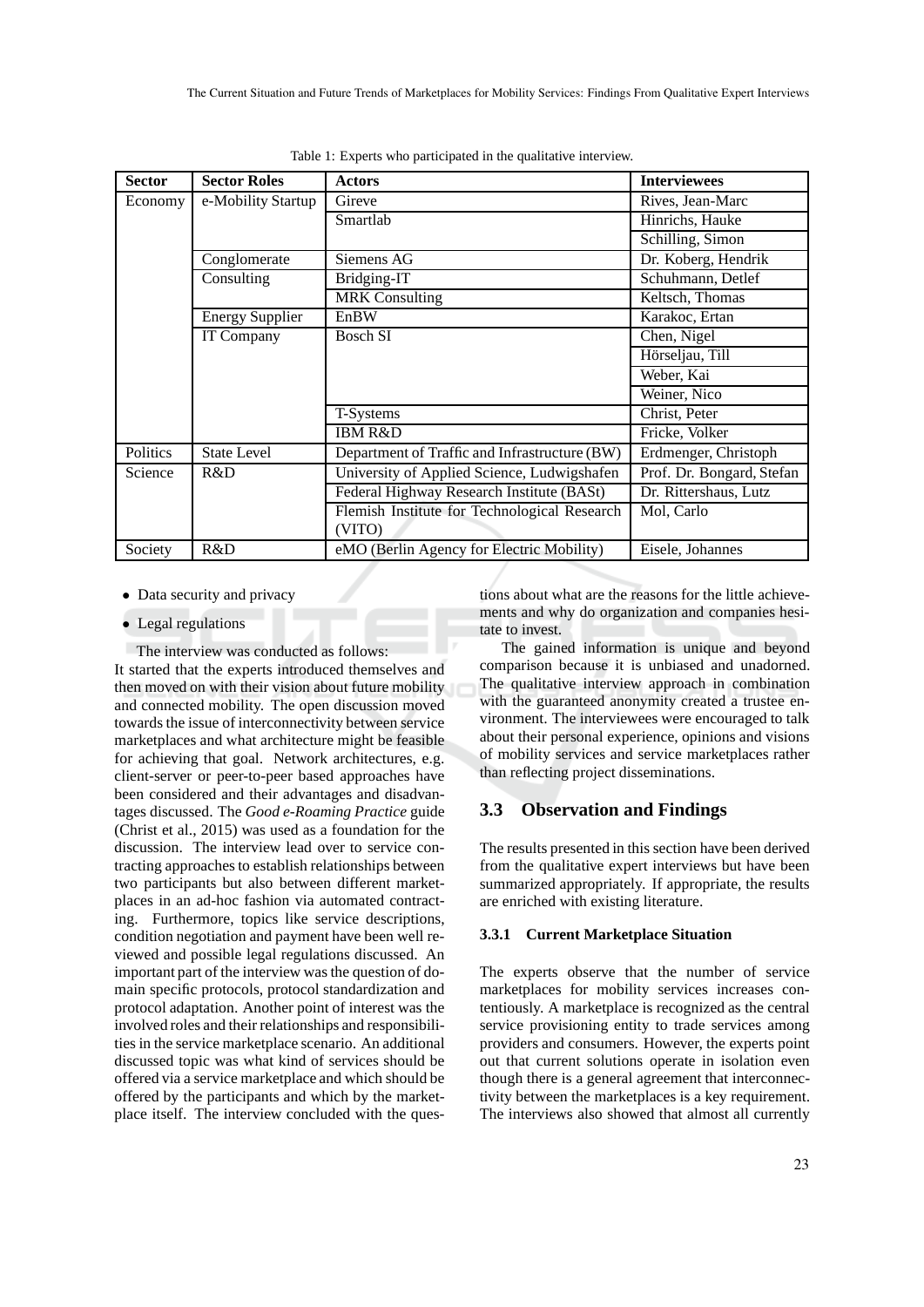available marketplace solutions focus on one particular service domain only. This implies that the marketplaces are closed systems and prevent prospective participants to register in case they do not suit the marketplaces' target domain. This limits the possibilities for new business models which may influence participants in their decisions whether to join a marketplace or not. However, the number of providers which offer the same services is not limited. Another point which concerns the experts is that present solutions use most of the time proprietary protocols<sup>4</sup>. Due to these proprietary protocols, even the marketplaces which focus on the same mobility domain<sup>5</sup> differ in their wording, functionality and scope. The difference in the protocols is just one of the experts' emphasized obstacle which prospective participants come across during the connection process.

One expert refers that there is slight movement towards a standard in the charging domain but it is still a long way to go. This is kind of contradicting with Grathwohl (Grathwohl, 2015) who has already referred to a charging standard promoted by *Hubject* and *e-clearing.net*. A controversial opinion among the experts exists whether a trend for a standardized protocol in the parking and sharing domain exists or not. The experts have a coherent opinion about standards in mobility domain when they agree that there will be a standard for each mobility domain alike the mobile phone, credit card or ticketing standard. The ultimate but open question is, according to the experts, whether the standard will be defined due to general acceptance or due to legal regulations.

The interviews have shown that no common concept exist which manages how the participants establish business relationships among each other. A business relationship is required to represent the participant's agreement to conduct business with each other. The relationship establishment should follow the paradigm and actions known from other B2B marketplaces<sup>6</sup>. According to the experts, currently two closing approaches for service marketplaces exist. The first approach requires that each participant, without exception, has to establish a business relationship with all other participants. This approach is similar to a fully-meshed network and requires a lot of effort from the participants. This enforcement and the required effort might chase away (prospective) participants. The second approach applies an individually relationship establishment where participants close contracts in respect to suitable service quotations. Both approaches rely upon a pre-negotiated paper contract which specifies the terms and conditions of the service usage and the business relationship. Two experts emphasize that the paper contract is, in theory, not longer needed and a digital representation could replace it. One expert points out that a digital contract would have a legal binding and thus would represent an approved business relationship.

According to the interviewees, every business relationship is established either due to a suitable service offer or service search quotation. An offer quotation describes the functionality (effect) of the provided services along with its price, availability and other supportive information. A search quotation describes what functionalities are requested and to what condition it should be offered to become accepted. The experts recognize the need for a standardized service quotation structure and wording. The obstacle of ambiguous service descriptions is also recognized in the literature (Martens et al., 2011). Without a standard, the comparison and interpretation of quotations is difficult for human and even more for machines. It is emphasized that certain marketplaces allow to create different service offer quotations for the same service.

The experts point out that Service Level Agreements (SLAs), if they exist at all, experience little notice in research projects. There is uncertainty about which SLAs should be specified by the marketplace and which by the participants. Even though SLAs are important, one interviewee argues that SLAs for marketplaces are considered far too important. He particularly emphasizes that the unpleasant factor according to availability is the underlying mobility infrastructure rather than the service marketplace. For commercial service marketplaces sophisticated SLAs have to be in place.

Another uncertainty exists about how to handle terms and conditions and how to realize clearing (billing) between business partners and across marketplace boundaries. These issues become even more complicated when service requests are roamed between marketplaces which have a different domain orientation. Gagnol et al. (Gagnol et al., 2013) say that a payment functionality has been implemented in the CROME project<sup>7</sup>. However, CROME realized the business to customer (B2C) clearing rather than the B2B. The latter is deemed to be more complicated and is not yet implemented at all. The interviews showed

<sup>4</sup>For example: Hubject: Open InterCharge Protocol (OICP), e-clearing.net: Open Clearing House Protocol (OCHP), Bosch: Open Mobility Neutral Interface (OMNI), Gireve: Electric Mobility Interface Protocol (EMIP)

<sup>5</sup>For example: Charging, Parking or Sharing

<sup>6</sup>Relationship establishment is discussed by (Goldkuhl, 1998; Strasser, 2015).

<sup>7</sup>http://crome-project.eu/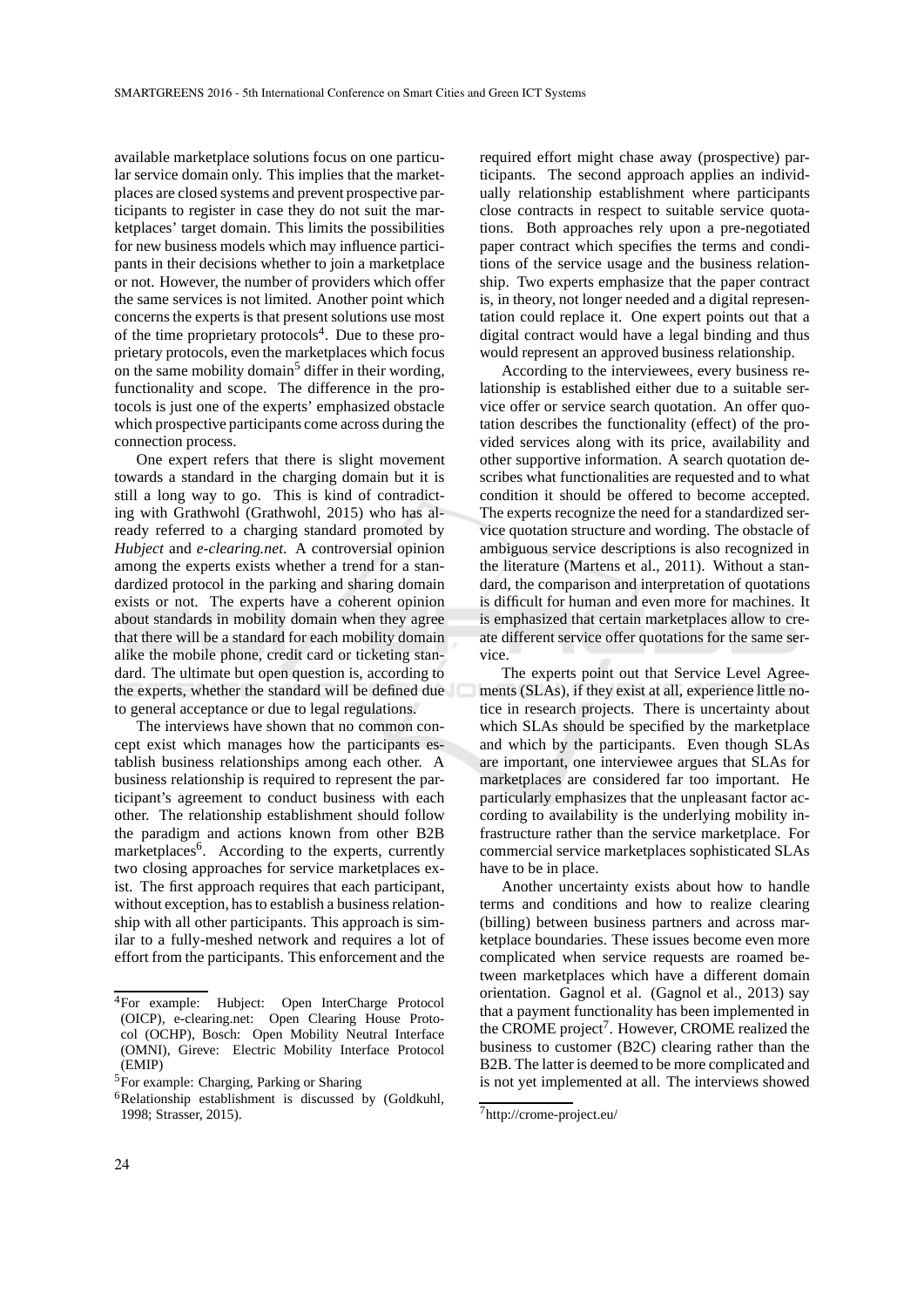that concepts about i) how to use foreign services, ii) how to establish a business relationship between unknown business parties in respect to contracts and service delivery, iii) how to do clearing across marketplaces and iv) how to establish a connection to other marketplaces are not yet elaborated in detail and thus have not been implemented.

Research has proven that achievements for mobility service marketplaces are low compared to other sectors like banking, telecommunication or shipping. These sectors combine services from different providers which is exactly what connected mobility also requires. Nearly all experts argue that this situation is due to the missing mass market for mobility services. They claim that the young market requires time to develop properly. The current situation is similar to a death spiral: Without a mass market the requirements are uncertain and uncertainty leads to low investments. This reduces the effort put into the development of new functionalities and services. This chases away potential end-customers which abates the market's growth straight from the very beginning.

Nevertheless, the experts forecast a change in people's individual mobility. The transportation mean will not be of importance anymore. The importance in future for individual mobility is i) how to get to the destination (using different transportation types), ii) be there on time, iii) having as little trouble as possible and iv) with acceptable costs. Using different means of transportation to complete a journey is called *intermodality*. Nobis (Nobis, 2014) considers intermodality as a potential trend towards sustainable individual transportation. Intermodality can only be achieved once the different mobility services are connected with each other and service marketplaces are predestined to establish this connectivity.

#### **3.3.2 Future Trends and Requirements**

The interviewed experts did not only discuss the current state of the art of service marketplaces in the mobility domain but also went into detail regarding future service marketplace realizations. Insights into ongoing efforts have been presented as well as their personal opinions about future capabilities and requirements discussed. The qualitative answers have been gathered, compared, if applicable merged and then transformed into a quantitative representation. The quantitative results are presented in Figure 1.

The legend on top of Figure 1 shows the number of experts who have actually discussed a particular topic. The topics are presented on the left and grouped into four categories, namely *Standardization, Centralization, Capabilities* and *Miscellaneous*. The categories arrangement serves only a good illustration rather than any particular prioritization. The experts did either *agree* or *disagree* upon a discussed topic. If they did not completely agree or disagree their answers have been ranked as *conditional*. Table 2 provides a brief summary of the numbers presented in Figure 1. Only those topics are presented which have been discussed by at least three experts to ensure the incorporation of all three agreement level.

These interviewees who responded to interconnectivity between service marketplaces agree unconditionally that it is necessary to connect service marketplaces. They furthermore agree that the connection should rely on a standardized protocol as well as the elaboration of such a protocol is possible. Regarding the marketplaces' interconnectivity, only two-third of the experts believe that it will be achieved by applying a central architecture approach where every marketplace has only one single connection to a central management entity. This architecture is similar to the startopology in networks. The remaining third of the experts suppose that the marketplaces are either directly connected to each other alike a full-mesh-topology or that a mix of both approaches prevails. This statement is contradicting because these experts have already agreed that a central marketplace is necessary to avoid multiple connections between service providers and consumers. But for the higher level (marketplace interconnectivity) they think that the fully connected approach is more feasible or that it should be realized first and then modified towards the central approach.

The minority of experts is convinced that the European Union or any government will soon pass a bill to regulate the marketplaces' development. Only two experts believe that the costs for transactions or roaming, the protocol to be used and the connecting to the marketplace itself should be regulated somehow. Three experts claim that no regulations should act upon the young domain. Three other respondents point out that regulations will take place if i) the overall progress of the mobility domain is too slow, ii) the competition among the marketplace operators is on the end-customers' expense or iii) the end-customers face too many difficulties while using connected mobility services.

Unlike the full approval for the standardized marketplace to marketplace protocol, only 93% of the respondents think that a standardized protocol for each service domain is possible. A majority of 84% of the experts argue that a semantic approach for service descriptions is too complicated to realize. It would require to much effort - either from the participants or the marketplaces. One interviewee emphasizes that semantic requires, for being even able to develop a common domain language model, a lot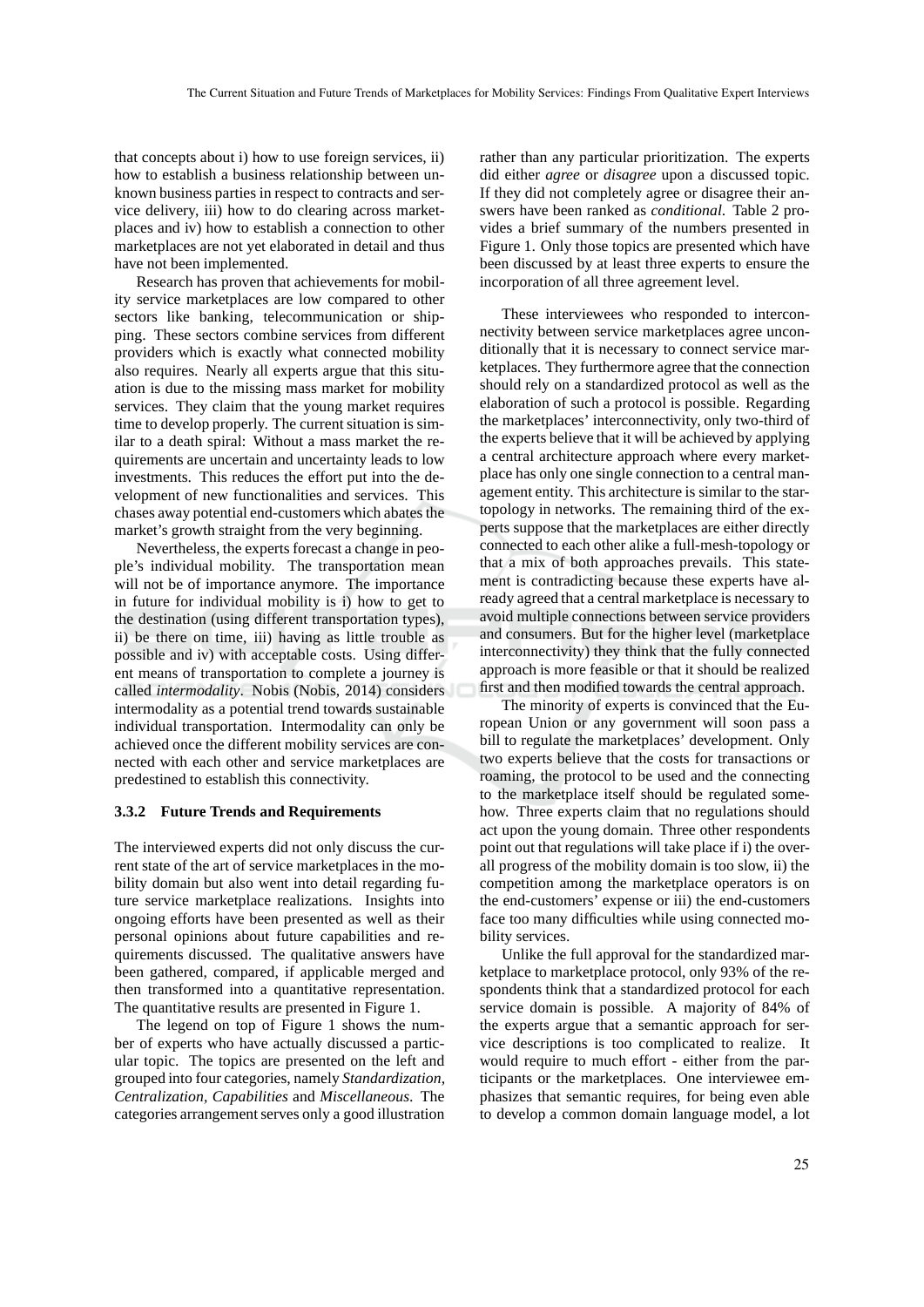

Figure 1: Future Trends and Requirements of Service Marketplaces (MP).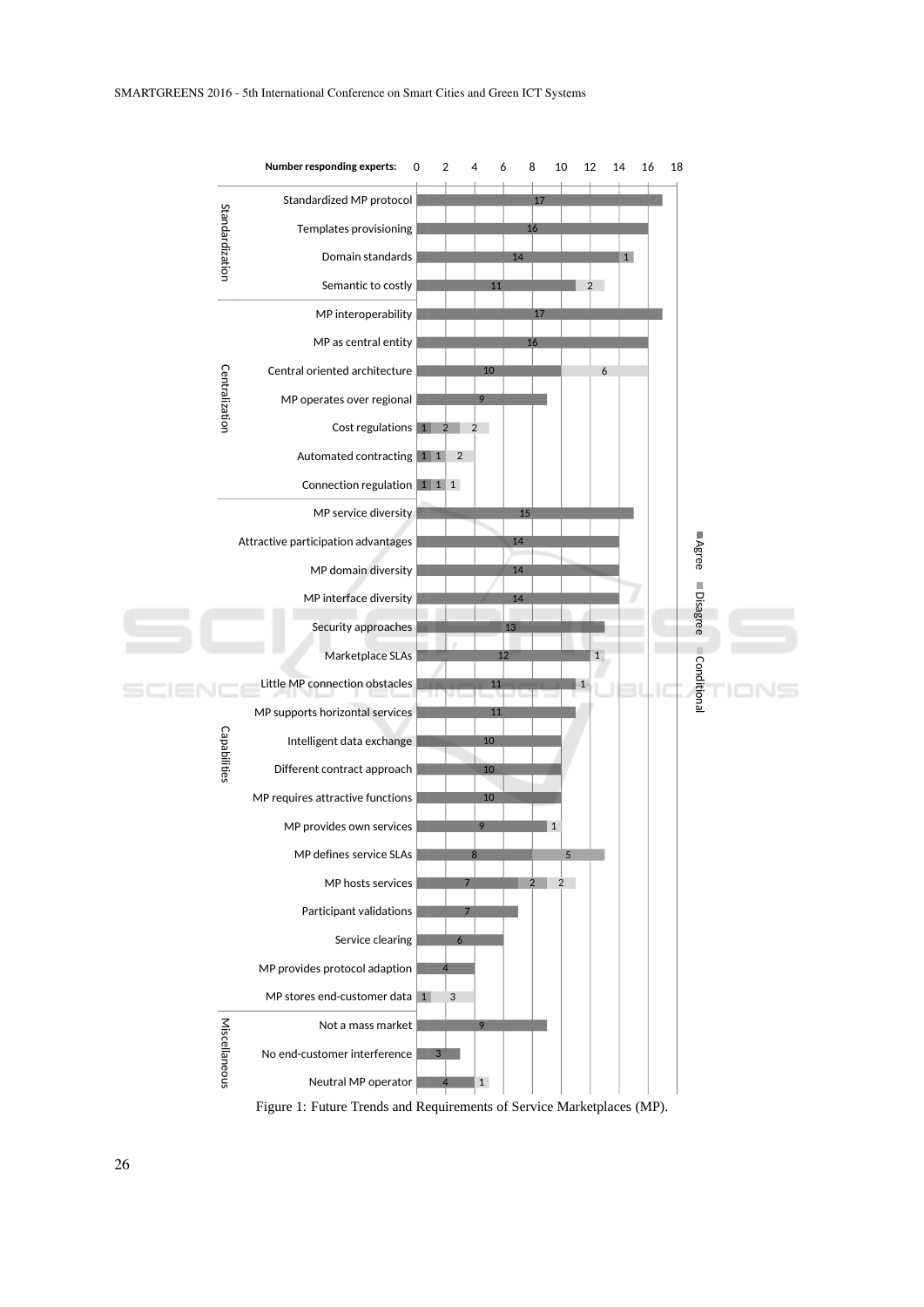| Category        | <b>Topic proportion</b> | Avg. number of experts<br>responding per Topic | Agree-Disagree-Conditional ratio |
|-----------------|-------------------------|------------------------------------------------|----------------------------------|
| Standardization | 12.5 %                  | 15.25                                          | 57 \1 \2                         |
| Centralization  | 21.87 %                 | 10.00                                          | 55 \4 \11                        |
| Capabilities    | 56.25 %                 | 10.61                                          | $171 \setminus 8 \setminus 8$    |
| Miscellaneous   | 9.37 %                  | 5.67                                           | $16 \setminus 0 \setminus 1$     |

Table 2: Interview Results in Numbers.

of knowledge about the existing objects and characteristics. He emphasizes that this knowledge is still missing. Semantic would probably lead to a situation where service descriptions are rather different to each other than similar. Overall, semantic is generally deemed as a obstacle for the success of service marketplaces, even in the mid-term future. The remaining 16% of the experts share these concerns but emphasize that in the future, once semantic moves from the academic to the commercial usage, semantic service descriptions enable software agents to discover, to aggregate and to invoke services automatically. And all this without further human interactions. Alternatively, service templates for service descriptions gain full encouragement. The marketplace should define the structure and the wording to ensure overall quality. Templates simplify and accelerate the service quotation creation as well as the service quotation evaluation process, for human and machines. The discussed topics in the capabilities section experience most of the time a general agreement. The experts' majority point out that the marketplace itself should have sophisticated SLAs. However, the definition of the SLAs for the published services is a controversial topic. Only 61% of the experts support the idea that a marketplace should define the minimum SLAs to which the participants' services have to comply to. The remaining 39% believe that the service providers should define the SLAs for their services. The reason for this clash is that the given minimum SLAs would prevent the offering of expensive services with high SLAs and cheap services with low SLAs. The proponents of cheap and expensive services argue that the SLAs are exposed in the service quotation where the service is described in detail. This would imply that the SLAs have to be mandatory in the description which in turn favors the approach of applying precisely defined templates. The opponents, however, point out that low quality services have a negative impact on the marketplace's reputation. A bad reputation might influence the decision of prospective participants whether to join a marketplace or not. Another issue which the experts minority deliberate is that the marketplace itself should adjust its SLAs according to the service with the highest defined SLAs.

This means that the marketplaces' SLAs have to be at least as high as the highest service SLA.

The experts agree that a service marketplace should be able to handle different services from different mobility or mobility related domains. They also support horizontal services like clearing service (considered necessary by 100% of the respondents), service refinement or protocol adaptation (full agreement). Furthermore do the respondents agree that the registration has to have a certain validation. 90% of the experts who answered think that the marketplace itself should provide supporting services too (e.g. B2B clearing, monitoring or service hosting). In contrast, 10% of the respondents are convinced that service offerings by the marketplace might interfere with the participants' business and thus should be avoided. Service hosting is a capability which six out of elf experts consider as a supportive capability. Two other experts suggest that service marketplaces should not host services as it increases their complexity. The two leftover experts point out that it might be a benefit for small service providers but not an option for bigger service providers.

The respondents agree that service diversity, standardized protocols, access to many potential business partners, a sophisticated security concept, various supportive capabilities as well as a simple, fast and effortless connection process increases the marketplace's attractiveness and competitive opportunities. Even though all experts agree that data security and end-customer privacy is important for all kind of service marketplaces, only 72% have specific suggestions about how the marketplaces should handle it. Some interviewees claim that security starts with the transportation layer, thus the communication has to be encrypted. Other experts recommend that the transmitted content needs to be encrypted too. To ensure confidentiality, it is proposed to maintain a Public Key Infrastructure (PKI). The certificates can support the differentiation of public and private (user-driven) data access via various interfaces. Common fears in respect to Denial of Service (DoS) attacks, power interruption and storage failure are mentioned alike data confidentiality, integrity and confidentially.

Regarding privacy, the experts emphasize that the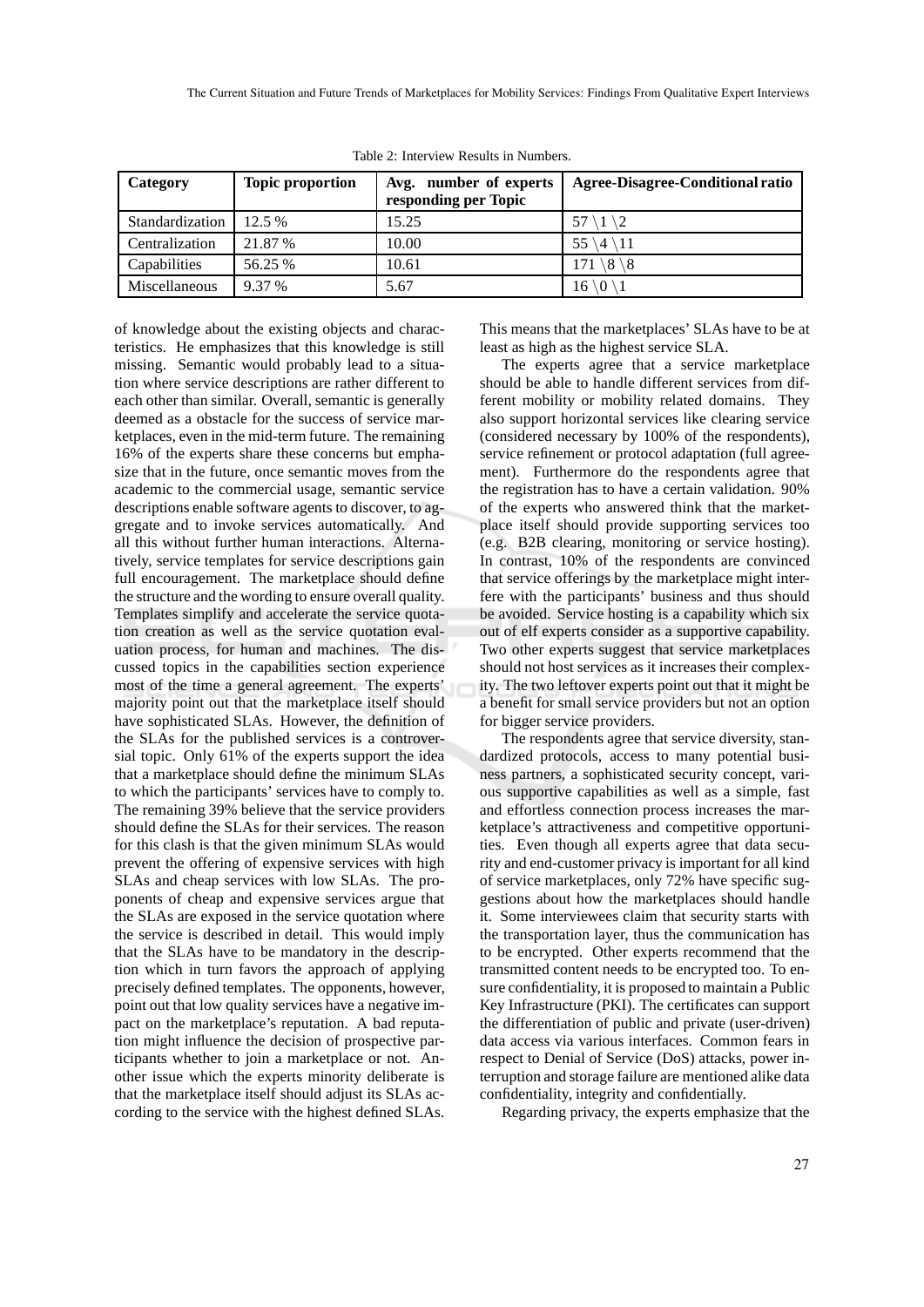service marketplace should not store end-customer data nor maintain an active relationship with endcustomers. The latter statement harmonizes with Pfeiffer and Bach (Pfeiffer and Bach, 2014) who point out that the end-customer remains with the service consumer. This implies that the marketplace processes end-customer requests only via anonymous identifiers. Two experts point out that if it is necessary to process personal data the principle of data economy has to be applied. Adapting the security level in accordance to the specific data is recommended by two interview partners which they assume a better approach than applying the highest security level at any time. The latter might turn away prospective or already registered participants. The former decreases the effort, the investments as well as the obstacles and possible inconveniences which come with security and privacy regulations.

Only 50% of all interviewed experts share their personal opinion about the possible reasons for the sill low achievements in connected mobility services and mobility service marketplaces. However, those who respond identify without exception the missing mass market as the major constraint. The missing mass market, as a logical consequent, has an impact on further investments. One expert additionally identifies the missing collaboration among the marketplace operators as another obstacle for further achievements. Due to the market situation and the uncertainty about how the market will develop, it is feasible to assume that marketplace operators try to establish themselves on the market first before they start to collaborate. Another respondent disagrees and points out that competitive operators are already in contact with each other. What kind of data and how much data is shared is not said. Whatever statement is true, it is general assumed that as soon as the demand for mobility services increases, the investments will increase too. And then there will be a tangible progress.

A remaining topic is who operates a service marketplace or the interconnected marketplace ecosystem. Only four experts, which corresponds to a rate of 22%, had an answer to this topic. Three of them suggest that a neutral operator like a city, a company, an organization or a consortium should run it. They point out that a marketplace should be free of discrimination and therefore the operator should not provide services that are in conflict with those of the participants. The remaining expert thinks that the biggest participant should be in charge for the operation. The disadvantage of this is that it empowers this particular participant to enforce its own interests on the expense of the other participants. Therefore the marketplace is no longer free of discrimination and conflicts of interest may occur. Based on the number of responses in addition with the controversial suggestions, one can conclude that the marketplace operation is a difficult topic which needs a closer consideration.

## **4 MORPHOLOGICAL BOX - POTENTIAL MARKETPLACE SOLUTIONS**

To analyze the complex field of service marketplaces with all its interrelated characteristics and potential contradictions, a morphological analysis has been conducted which follows Zwicky's morphological analysis<sup>8</sup>. The morphology of service marketplaces is derived from the data deduced from the interviews. It illustrates major characteristics of service marketplaces which have to be considered while designing new service marketplaces, not only for mobility services. These characteristics, along with possible properties, have a significant influence on the marketplace's final implementation. The chosen implementation approach affects the practicability of a service marketplace and thus its acceptance. The latter consequently has an impact on its success on the market.

Based on the applied morphological analysis a morphological box is developed. Morphological boxes help to generate new ideas (Aurich et al., 2010) because they facilitate the identification process of possible relationships between the characteristics and properties of the considered problem domain. It furthermore supports the detection of potential contradictions among them. The morphological box enables to set the dimensions against each other to create unique states of the system. Each of these possible states can be a representation of a new marketplace solution. The finally elaborated morphological box is a two dimensional matrix and is shown in Figure 2. The left outer side presents the leading characteristics of a marketplace while the corresponding properties are organized in the dimension on the right side. To mark out a particular state, only one property per characteristic can be selected.

The presented characteristics and properties are in alignment with the topics presented in Figure 1. Some topics have been consolidated and are represented in the cells by a single entry. The following description explains exemplary how the Morphological Box has to be read and understood. The chosen properties in the description represent the experts' expectations on future marketplace solutions.

<sup>8</sup>Further information provided by (Ritchey, 1998).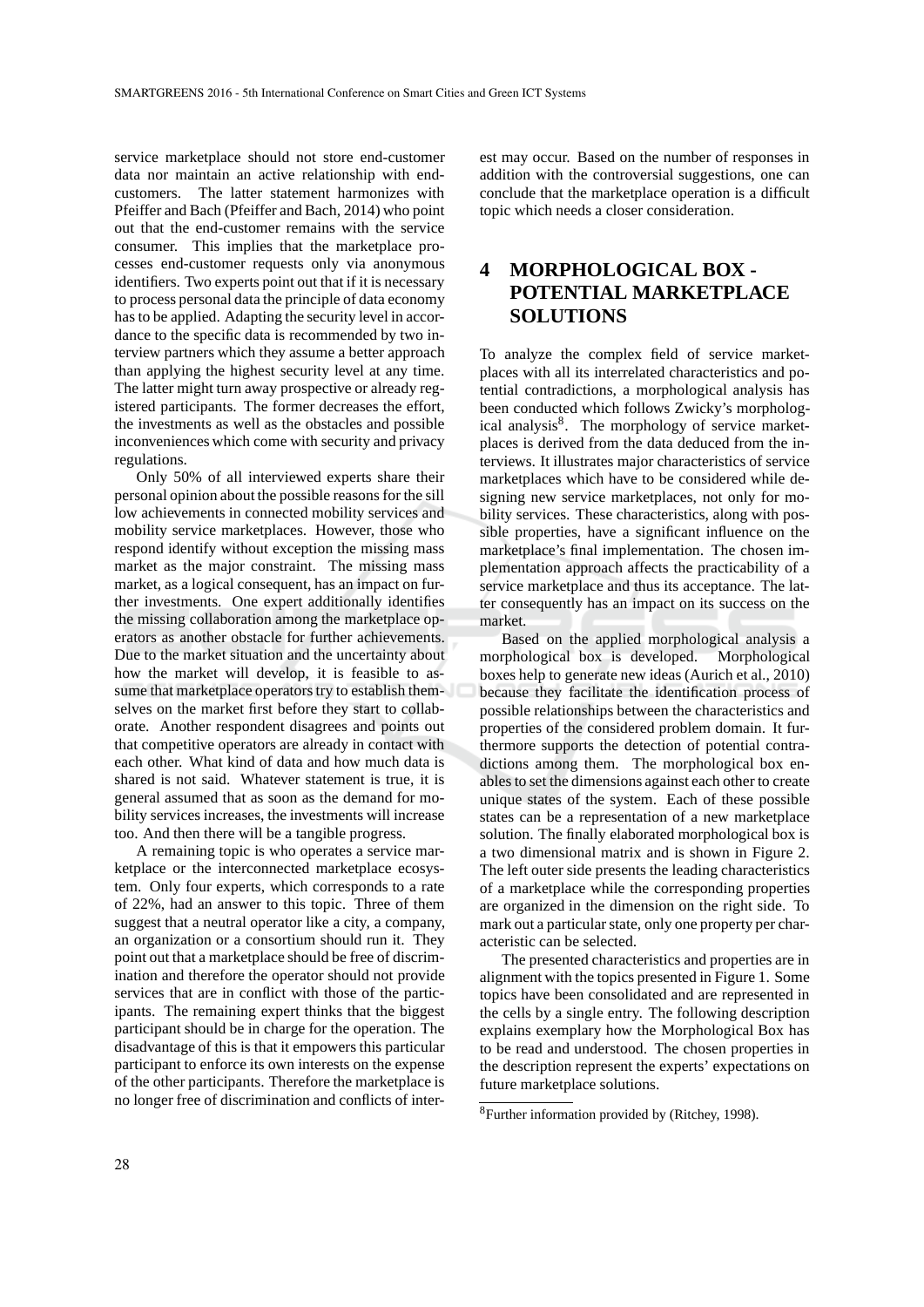| <b>Characteristics</b>          | <b>Properties</b> |                        |                              |                           |                        |            |
|---------------------------------|-------------------|------------------------|------------------------------|---------------------------|------------------------|------------|
| Ownership                       | Public            | Private                | Consortium                   | Community                 |                        |            |
| Type of business                | B <sub>2</sub> C  | B <sub>2B</sub>        | miscellaneous                |                           |                        |            |
| <b>Business focus</b>           | charging          | sharing                | parking                      | miscellaneous             |                        |            |
| Service categories              | horizontal        | vertical               | miscellaneous                |                           |                        |            |
| Domain focus                    | specialized       | diverse                | diverse but with focus       |                           |                        |            |
| Architecture                    | P <sub>2</sub> P  | client - server        | SOA                          | miscellaneous             |                        |            |
| Openness                        | closed            | half-open              | open                         | open-managed              |                        |            |
| Relationships                   | none              | $1$ to $1$             | 1 to many                    | many to many              |                        |            |
| Participants                    | service provider  | service consumer       | service aggregator           | miscellaneous             |                        |            |
| Number of participants          | one               | more than one          |                              |                           |                        |            |
| Registration                    | not applicable    | online                 | online with basic            | offline                   | offline with extensive |            |
|                                 |                   |                        | validation                   |                           | validation             |            |
| Internal connectivity           | not applicable    | pair-wired             | broker system                | on-demand                 |                        |            |
| Communication protocol          | proprietary       | own default            | de-facto standard            | standard                  | harmonized             |            |
| Domain protocol                 | not available     | adaptation             | own default                  | de-facto standard         | standard               | harmonized |
| <b>Service Level Agreements</b> | not available     | participant driven     | own level is minimum         | participants' max level   |                        |            |
| (SLA)                           |                   |                        | for all participant services | is own minimum            |                        |            |
| Contracting                     | not available     | short term             | long term                    | one-time usage            |                        |            |
| Service condition type          | not available     | partner specific       | default (all other)          | miscellaneous             |                        |            |
| Service descriptions            | free text         | keywords               | template for parameters and  | semantic web / ontology   |                        |            |
|                                 |                   |                        | wording                      |                           |                        |            |
| Interfaces categories           | public            | private                | role dependent               | miscellaneous             |                        |            |
| Interface type                  | maschine          | human                  | miscellaneous                |                           |                        |            |
| Interfaces puropse              | informative       | particular             | miscellaneous                |                           |                        |            |
| Utility services                | not available     | participant driven     | own driven                   | miscellaneous             |                        |            |
| Service hosting                 | not available     | internally hosted      | externally hosted            | miscellaneous             |                        |            |
| Data configuration              | not available     | basic participant data | service quotations           | complete                  |                        |            |
| External communication          | not available     | pair-wired             | central managed              | decentral managed         | on-demand              |            |
| (interoperability)              |                   |                        |                              |                           |                        |            |
| External protocol               | own default       | adaptation             | de-factor standard           | standard                  | harmonized             |            |
| Support                         | not available     | technical              | business                     | different support levels  |                        |            |
| Security                        | not available     | encrypted              | encrypted communication      | certificates, encrypt-ion | security depends on    | ISO 27001  |
|                                 |                   | communication          | and content                  | and roles                 | data / context         | continuous |
| <b>End-Customer data</b>        | not applicable    | data set stored        | Only via IDs                 |                           |                        |            |
| Routing tables                  | not applicable    | sometimes exchanged    | frequently exchanged         |                           |                        |            |
| Data accuracy                   | not applicable    | lists sometimes        | lists frequently exchanged   |                           |                        |            |
|                                 |                   | exchanged              |                              | real time                 |                        |            |

Figure 2: Morphological box: characteristics of service marketplaces.

ANE The first characteristic in the box is about the marketplace's *Ownership*, thus asks who operates the marketplace. Possible values (properties) are that it is operated by, for example, a city (*public*), the biggest participant or a company (*private*), that it is a mix of the former two (*consortium*) or by a group of individuals with the same interests who volunteer to contribute (*community*). This question is not yet solved properly. On the other side, the discussion about the marketplace's business orientation (*Type of business*) concluded that the marketplace should not be in contact with end-customers. Thus the selected property for the business type is *B2B*. As the experts emphasized, marketplaces should not focus on particular services and therefore the property for the *Business focus* is *miscellaneous*. Service diversity is considered as necessary and thus *miscellaneous* is selected for the *Service categories*. On the other side, diversity should not lead to uncontrolled service publishing. Thus the *Domain focus* is *diverse but with focus*. This means that the services have to have a focus on mobility or represent a benefit for the entire marketplace. The marketplaces should be open systems and there-

**ZIENC** 

**CHNOL** OGY PUBLICATIONS fore should not discriminate prospective participants. However, the interviewees pointed out that some kind of validation has to be in place to identify a prospective participant's seriousness and willingness to conduct business. Thus the *open-managed* property is in favor for the *Openness* characteristic. Even though most marketplaces use a proprietary protocol, the experts forecast that a *standard* protocol is always the first choice. This property is thus selected for the internal *Domain protocol* but also for the *External protocol*. The latter is the protocol for the communication between service marketplaces.

> The Morphological Box is elaborated based on the interviews' output. Even though the interviews yield upon service marketplaces for the mobility service domain, the characteristics and properties presented in Figure 2 are of such generic nature that they are applicable, to certain extend, for all kind of service marketplaces. According to Stryja et al. (Stryja et al., 2015), a Morphological Box facilitates the identification of possible contradictions in the values of the property dimension. Once the characteristics and the corresponding properties are known the complexity of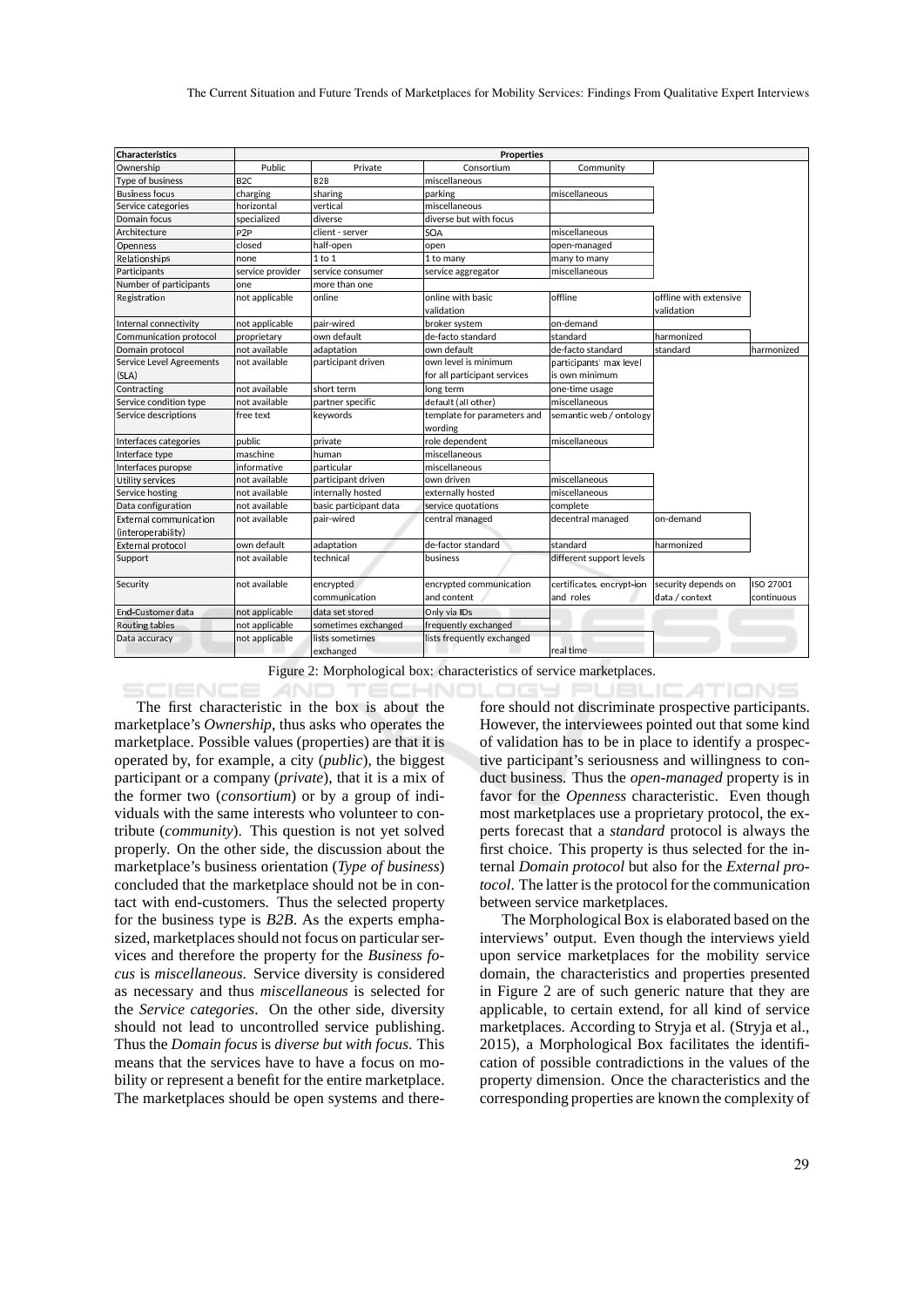the marketplace's design is reduced. The Morphological Box does not claim to be complete, but serves as a design framework for service marketplaces which can be developed further in respect to the characteristics and properties.

## **5 SUMMARY**

The authors identified the lack of information about the currently ongoing efforts and achievements for service marketplaces in the mobility domain. Therefore, comprehensive interviews with experts from the particular field have been undertaken. The experts' opinions have been gathered which enabled the authors to propound the current state of the art for service marketplaces in the mobility domain. The interviews have unambiguously shown that current service marketplaces suffer various gaps and limitations regarding their implementation and functional capabilities. Due to the comprehensive interviews, the authors also presented the identified future trends and requirements for service marketplaces. The experts believe that these factors have to be incorporated into future realizations. Additionally, these factors have been transferred into a qualitative overview which simplifies the evaluation process. Based on the resulting overview it can be concluded that certain topics experience high attention while others are not really on the experts' agenda. Therefore, this overview reflects the current situation for mobility service marketplaces solutions - they are complex and differ in their design, approach, implementation, orientation and scope. Based on the findings a morphological box has been elaborated which presents the characteristics and properties of service marketplaces. This box is the first which depicts the complexity of the partially contradicting objects that constitute a service marketplace. The box incorporates the findings from the interviews and provides a design framework which facilitates the development of future service marketplaces.

### **6 OUTLOOK ON FUTURE WORK**

Even if the design of future marketplaces has considered the elaborated Morphological Box, its final implementations can still differ. The differences in the solutions provide difficulties when assessing a marketplace's maturity. It is even more difficult to assess and evaluate the marketplaces against each other. Therefore, the next research step will be the definition of an ideal service marketplace based upon the experts' requirements and suggested solutions. This ideal marketplace will be used as a reference system on which a maturity model will be developed. This model will facilitate the assessment of the maturity level of service marketplaces.

### **ACKNOWLEDGMENT**

This work has been conducted within a project (support code 16SBB007C) funded by the German Federal Ministry of Economics and Technology.

### **REFERENCES**

- Albrecht, C. C., Dean, D. L., and Hansen, J. V. (2005). Marketplace and technology standards for B2B ecommerce: progress, challenges, and the state of the art. *Information & Management*, 42(6):865–875.
- Aurich, J. C., Mannweiler, C., and Schweitzer, E. (2010). How to design and offer services successfully. *CIRP Journal of Manufacturing Science and Technology*, 2(3):136–143.
- Christ, P., Hahn, C., Henze, S., Hesse, T., Kaul, R., Kazubski, S., Lierzer, S., Scholta, P., Strasser, M., and Weiner, N. (2015). *Good E-Roaming Practice*. Begleit- und Wirkungsforschung Schaufenster Elektromobilität (BuW).
- CROME (2011). CROME. http://crome-project.eu/. Last accessed on 2014-05-15.
- Gagnol, P., Jochem, P., Pierre, M., and Fichtner, W. (2013). CROME : the French and German Field Demonstration of the Interoperable Mobility with EVs. pages 1–8.
- Goldkuhl, G. (1998). The six phases of business processesbusiness communication and the exchange of value. In *The 12th Biennial ITS Conference - ITS 1998*, pages 21–24.
- Grathwohl, M. (2015). Kartellrechtliche Beurteilung einer Roaming- und Clearing-Stelle für Elektrofahrzeuge. In *Kartellrechtliche Bewertung von Standardisierungsstrategien*, chapter 4.
- Green-eMotion (2011). Green eMotion. http://www.greenemotion-project.eu/. Last accessed on 2014-05-15.
- Grieger, M. (2003). Electronic marketplaces: A literature review and a call for supply chain management research. *European Journal of Operational Research*, 144(2):280–294.
- Guo, J. and An, R. (2014). A Case Study on E-marketplace Basic Functions. In *The Fourth International Conference on Business Intelligence and Technology, BUSTECH 2014*, pages 25–30.
- Martens, B., Teuteberg, F., and Gräuler, M. (2011). Design and Implementation of a Community Platform for the Evaluation and Selection of Cloud Computing